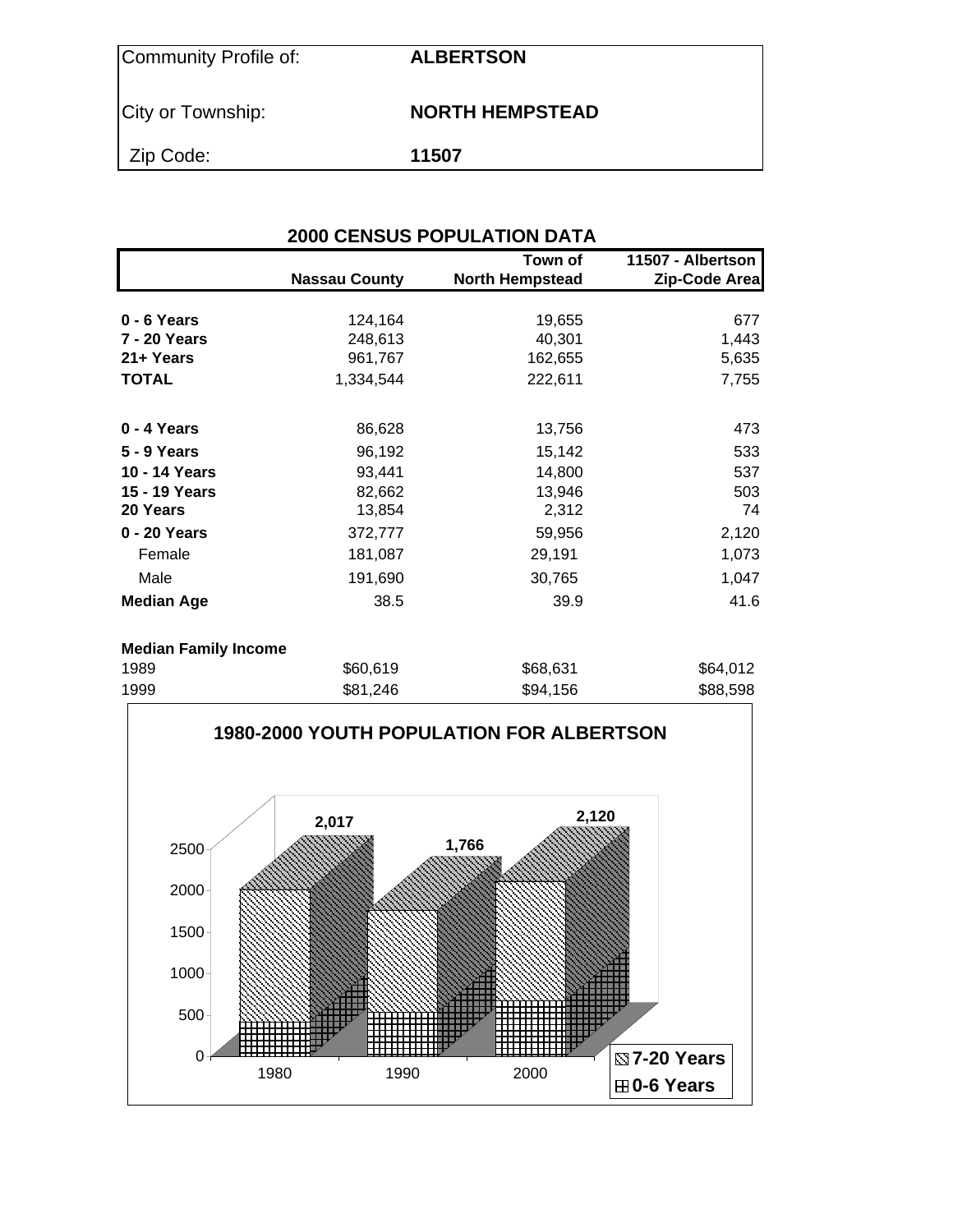|                          | <b>Nassau County</b> | <b>Town of</b><br><b>North</b><br><b>Hempstead</b> | 11507 - Albertson<br><b>Zip-Code Area</b> |
|--------------------------|----------------------|----------------------------------------------------|-------------------------------------------|
|                          |                      |                                                    |                                           |
| $\overline{0}$ - 6 Years | 118,978              | 17,596                                             | 507                                       |
| 7 - 20 Years             | 231,792              | 36,149                                             | 1,757                                     |
| $21 + Years$             | 978,505              | 162,384                                            | 6,402                                     |
| <b>TOTAL</b>             | 1,329,275            | 216,129                                            | 8,665                                     |
| <b>lo</b> - 4 Years      | 83,639               | 12,094                                             | 321                                       |
| ∥5 - 9 Years             | 90,106               | 15,703                                             | 510                                       |
| 10 - 14 Years            | 82,042               | 11,594                                             | 618                                       |
| 15 - 19 Years            | 79,040               | 11,882                                             | 678                                       |
| 20 Years                 | 15,943               | 2,472                                              | 137                                       |
|                          |                      |                                                    |                                           |
| $0 - 20$ Years           | 350,770              | 53,744                                             | 2,264                                     |

## **2000 POPULATION PROJECTION DATA**

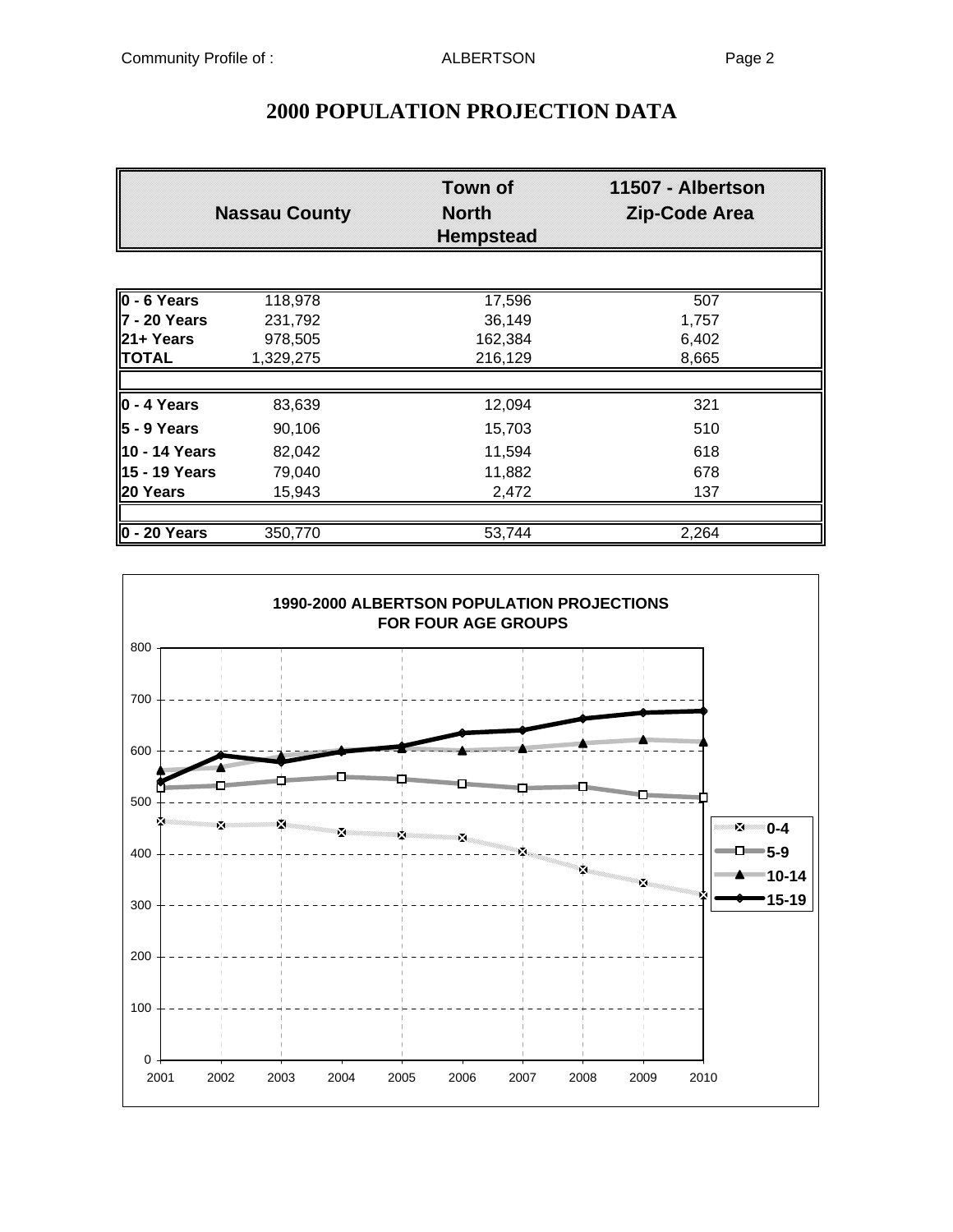# **TEMPORARY ASSISTANCE TO NEEDY FAMILIES (Formerly AFDC) (NUMBER OF INDIVIDUALS)** Town of 11507 - Albertson Year Nassau County North Hempstead Zip-Code Area 1985 15,963 1,560 14 1986 15,337 1,468 13 1987 13,321 1,309 18 1988 12,410 1,314 16 1989 11,950 1,192 15 1990 12,607 1,294 15 1991 15,317 1,546 12 1992 16,528 1,674 22 1993 20,129 2,080 36 1994 20,622 2,207 28 1995 20,229 2,281 12 1996 17,800 1,960 14 1997 14,940 1,681 14 1998 12,706 1,397 28 1999 10,825 1,138 19

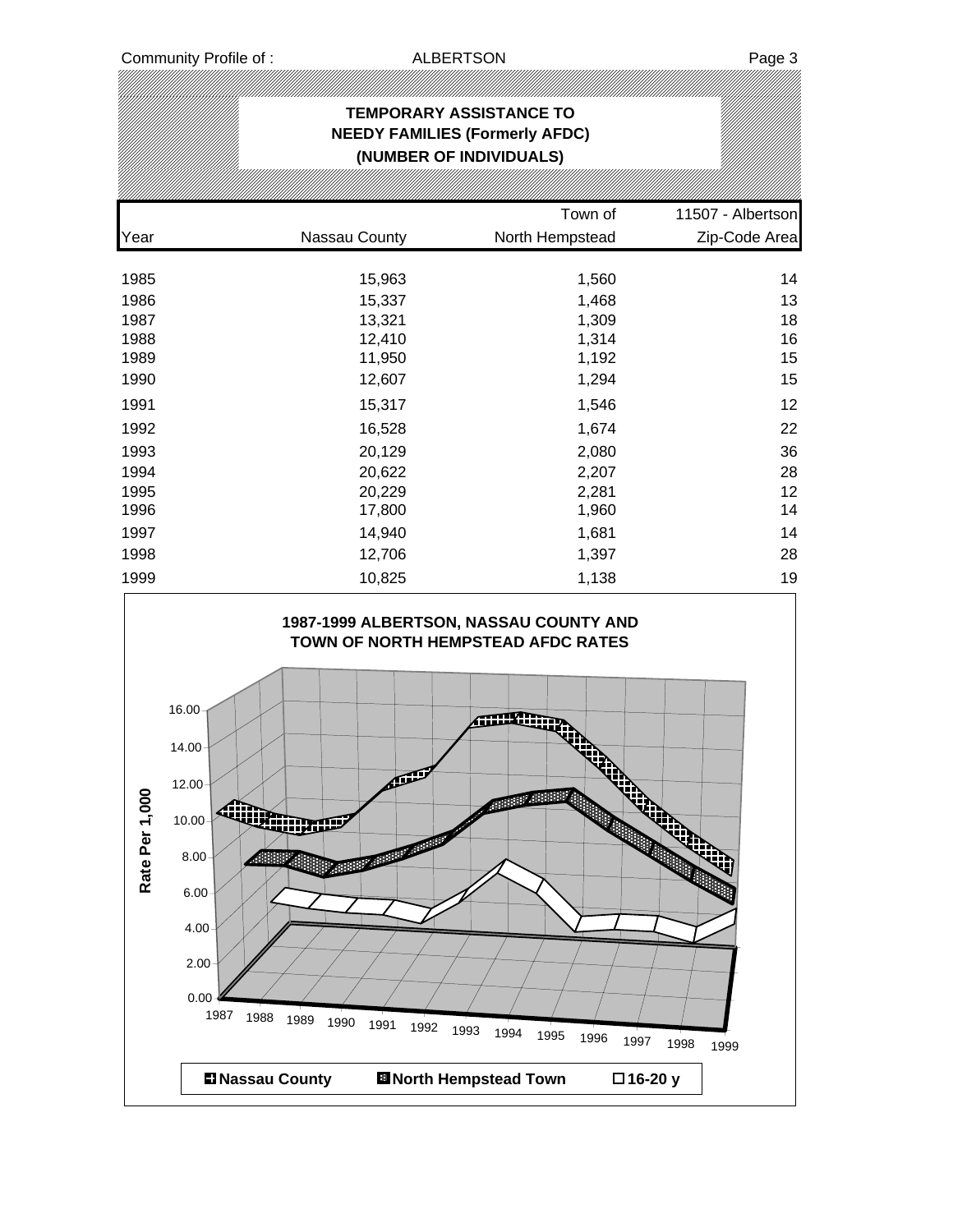### **11507 ZIP-CODE AREA RESIDENT YOUTH OFFENSES**

|      |                | 7-15 Years Old     |                |                         |
|------|----------------|--------------------|----------------|-------------------------|
|      |                | <b>Station</b>     | Subjects of    |                         |
| Year | <b>Arrests</b> | <b>Adjustments</b> | Investigation  | <b>Totals</b>           |
| 1990 | 0              | 16                 | 4              | 20                      |
| 1991 |                | 14                 | 2              | 17                      |
| 1992 | 5              | 24                 | 9              | 38                      |
| 1993 | 8              | 18                 | 9              | 35                      |
| 1994 | 6              | 8                  | 6              | 20                      |
| 1995 | 4              | 4                  | 0              | 8                       |
| 1996 | 3              | 3                  | 4              | 10                      |
| 1997 | 4              | 3                  | $\overline{2}$ |                         |
|      |                |                    |                |                         |
|      |                | 16-20 Years Old    |                |                         |
|      |                | Subjects of        |                | <b>All Ages</b>         |
| Year | <b>Arrests</b> | Investigation      | <b>Totals</b>  | <b>Total Incidents*</b> |
| 1990 | 6              | 2                  | 8              | 28                      |
| 1991 | 13             | 5                  | 18             | 35                      |
| 1992 | 9              | 7                  | 16             | 54                      |
| 1993 | 3              | 7                  | 10             | 46                      |
| 1994 | 9              | 8                  | 17             | 37                      |
| 1995 | 12             | 3                  | 15             | 23                      |
| 1996 | 6              | 3                  | 9              | 19                      |



\* Total incidents include arrests, station adjustments and subjects of investigation for 1988 - 1995. Subjects were not available prior to 1988. Youth offense data does not include data on convictions following from some of these arrests.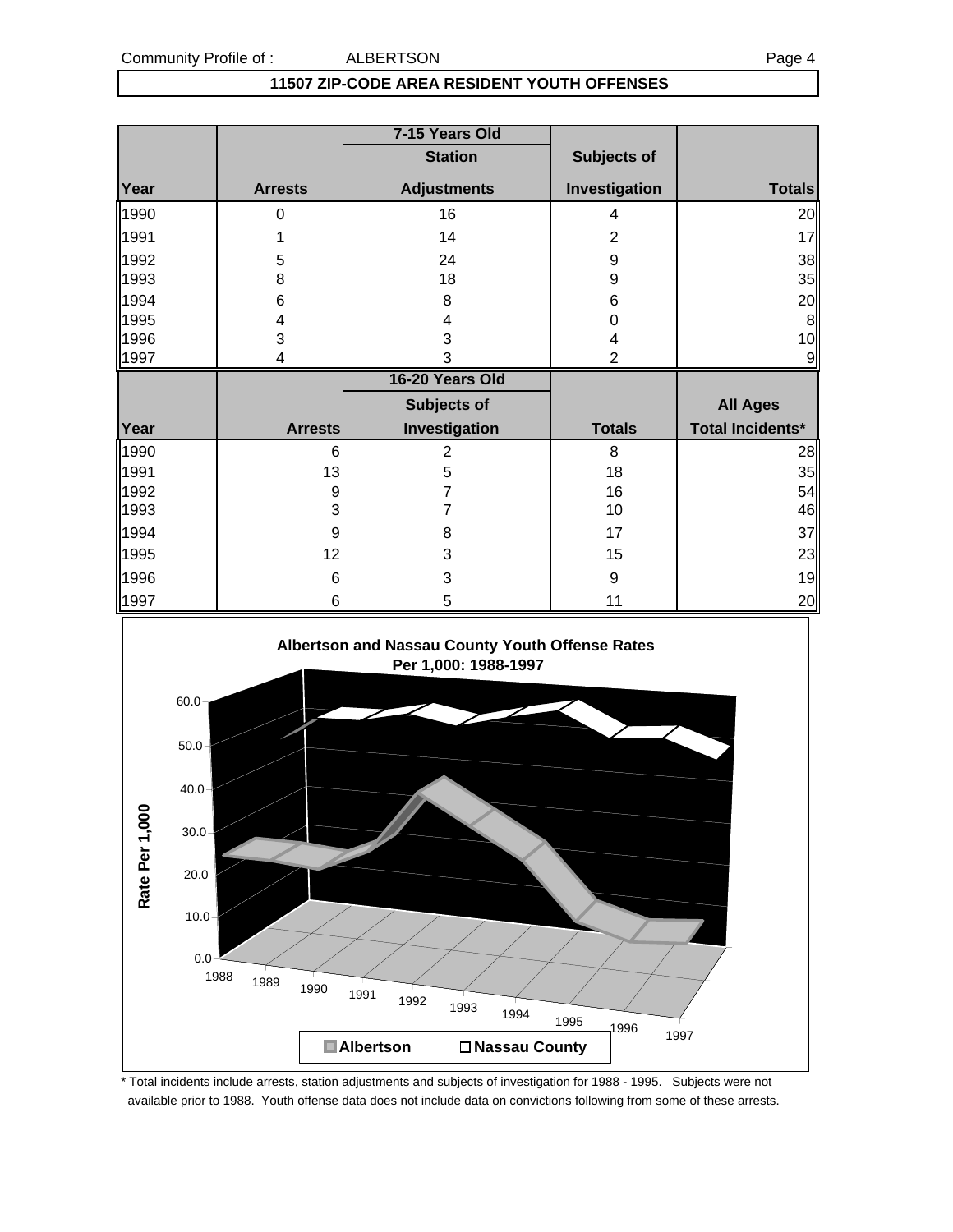rtson

|              | Community Profile of:<br><b>ALBERTSON</b><br>Page 5 |                                                           |                       |                    |                      |                     |                     |                                                              |  |  |  |
|--------------|-----------------------------------------------------|-----------------------------------------------------------|-----------------------|--------------------|----------------------|---------------------|---------------------|--------------------------------------------------------------|--|--|--|
|              |                                                     | 11507 ZIP-CODE AREA RESIDENT YOUTH OFFENSES               |                       |                    |                      |                     |                     |                                                              |  |  |  |
|              | Youth Offense Rate Per 1000 Resident Youth          |                                                           |                       |                    |                      |                     |                     |                                                              |  |  |  |
|              | <b>For Combined Offense Types and Total</b>         |                                                           |                       |                    |                      |                     |                     |                                                              |  |  |  |
|              |                                                     |                                                           |                       |                    |                      |                     |                     |                                                              |  |  |  |
|              | Drug &                                              | Violent &                                                 |                       |                    |                      | <b>Criminal</b>     |                     |                                                              |  |  |  |
| Year         |                                                     | Alcohol Threatening                                       | <b>Property</b>       | <b>Status</b>      | <b>Theft</b>         | <b>Nonconf</b>      | <b>Other</b>        | <b>Total</b>                                                 |  |  |  |
| 1990         | 2.4                                                 | 8.1                                                       | 9.0                   | 0.8                | 2.4                  | 0.0                 | 0.0                 | 22.8                                                         |  |  |  |
| 1991         | 1.6                                                 | 4.8                                                       | 4.0                   | 0.0                | 4.8                  | 8.0                 | 3.2                 | 28.0                                                         |  |  |  |
| 1992         | 0.8                                                 | 8.7                                                       | 16.5                  | 3.9                | 6.3                  | 2.4                 | 3.9                 | 42.5                                                         |  |  |  |
| 1993         | 0.0                                                 | 7.1                                                       | 7.8                   | 4.7                | 6.3                  | 2.4                 | 7.8                 | 36.1                                                         |  |  |  |
| 1994         | 4.8                                                 | 4.0                                                       | 3.2                   | 5.6                | 4.0                  | 0.8                 | 3.2                 | 29.6                                                         |  |  |  |
| 1995<br>1996 | 2.3<br>0.7                                          | 2.3<br>3.0                                                | 6.0<br>0.0            | 1.5<br>0.0         | 3.8<br>8.9           | 0.0<br>1.5          | 1.5<br>0.0          | 17.3<br>14.1                                                 |  |  |  |
| 1997         | 2.3                                                 | 3.0                                                       | 5.3                   | 0.8                | 1.5                  | 0.0                 | 1.5                 | 15.2                                                         |  |  |  |
|              |                                                     |                                                           | <b>Youth Offenses</b> |                    |                      |                     |                     |                                                              |  |  |  |
|              |                                                     | <b>For Combined Offense Types and Total</b>               |                       |                    |                      |                     |                     |                                                              |  |  |  |
|              |                                                     |                                                           |                       |                    |                      |                     |                     |                                                              |  |  |  |
|              |                                                     |                                                           |                       |                    |                      |                     |                     |                                                              |  |  |  |
|              |                                                     |                                                           |                       |                    |                      |                     |                     |                                                              |  |  |  |
|              | Drug &                                              | Violent &                                                 |                       |                    |                      | <b>Criminal</b>     |                     |                                                              |  |  |  |
| Year<br>1990 | 3                                                   | <b>Alcohol Threatening</b><br>10                          | <b>Property</b><br>11 | <b>Status</b><br>1 | <b>Theft</b><br>3    | <b>Nonconf</b><br>0 | <b>Other</b><br>0   |                                                              |  |  |  |
| 1991         | $\overline{2}$                                      | 6                                                         | 5                     | 0                  | 6                    | 10                  | 4                   |                                                              |  |  |  |
| 1992         | $\mathbf{1}$                                        | 11                                                        | 21                    | 5                  | 8                    | 3                   | 5                   |                                                              |  |  |  |
| 1993         | 0                                                   | 9                                                         | 10                    | 6                  | 8                    | 3                   | 10                  |                                                              |  |  |  |
| 1994         | 6                                                   | 5                                                         | 4                     | $\overline{7}$     | 5                    | 1                   | 4                   |                                                              |  |  |  |
| 1995         | 3                                                   | 3                                                         | 8                     | $\overline{2}$     | 5                    | 0                   | $\overline{2}$      |                                                              |  |  |  |
|              |                                                     |                                                           |                       |                    |                      |                     |                     |                                                              |  |  |  |
| 1996<br>1997 | $\mathbf{1}$<br>3                                   | 4<br>4                                                    | 0<br>$\overline{7}$   | 0<br>1             | 12<br>$\overline{2}$ | $\mathbf{2}$<br>0   | 0<br>$\overline{2}$ |                                                              |  |  |  |
|              |                                                     |                                                           |                       |                    |                      |                     |                     |                                                              |  |  |  |
|              |                                                     | 1990-1997 Violent & Threatening, and Drug & Alcohol Youth |                       |                    |                      |                     |                     |                                                              |  |  |  |
| $16.0 -$     |                                                     | <b>Offense Rates in Albertson and Nassau County</b>       |                       |                    |                      |                     |                     |                                                              |  |  |  |
|              |                                                     |                                                           |                       |                    |                      |                     |                     |                                                              |  |  |  |
| 14.0         |                                                     |                                                           |                       |                    |                      |                     |                     |                                                              |  |  |  |
|              |                                                     |                                                           |                       |                    |                      |                     |                     | <b>Total</b><br>28<br>35<br>54<br>46<br>37<br>23<br>19<br>20 |  |  |  |
| 12.0         |                                                     |                                                           |                       |                    |                      |                     |                     |                                                              |  |  |  |
| 10.0         |                                                     |                                                           |                       |                    |                      |                     |                     |                                                              |  |  |  |
| 000<br>8.0   |                                                     |                                                           |                       |                    |                      |                     |                     |                                                              |  |  |  |

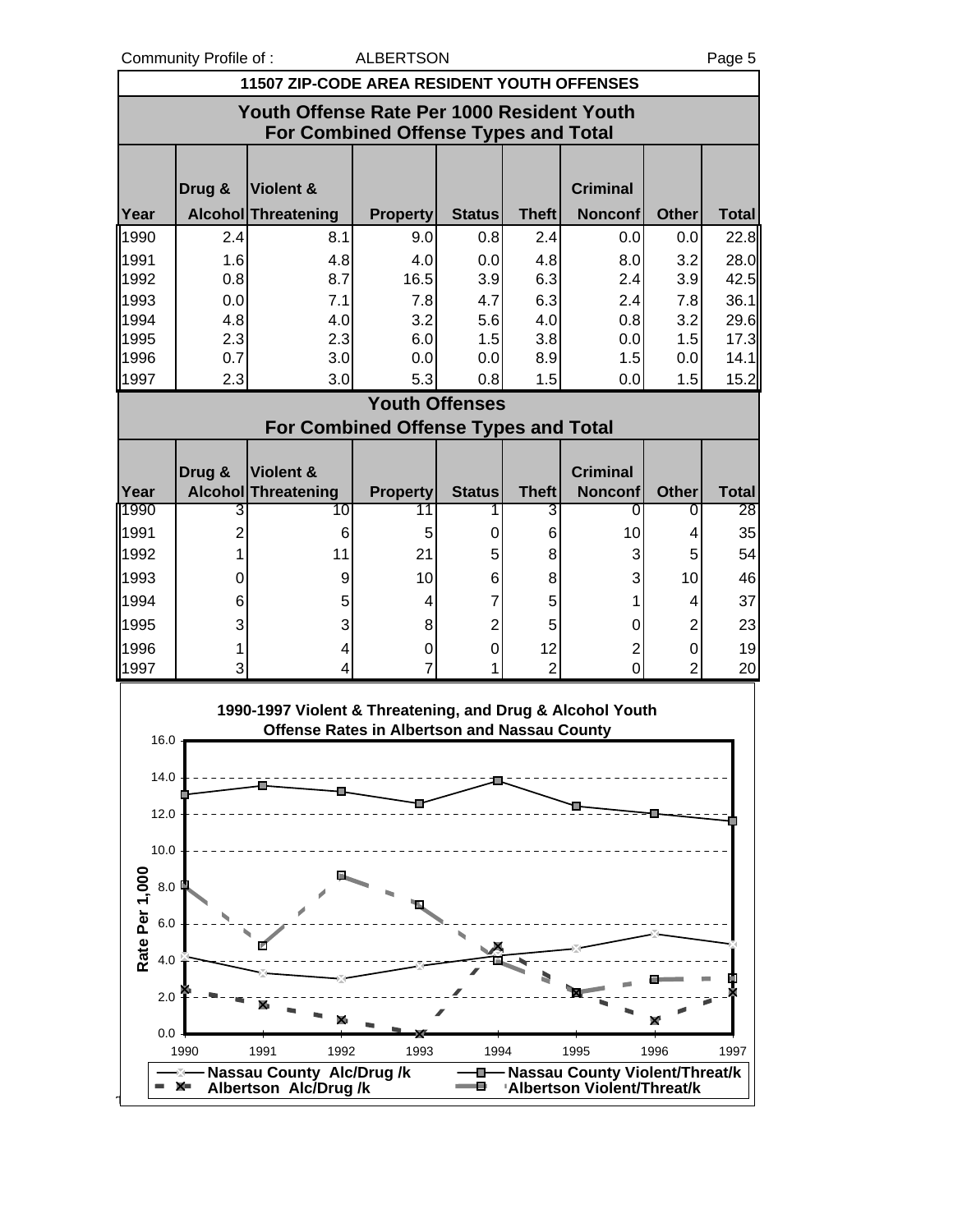

"Other" communities include Great Nk, Rockville Cte, Pt Washington, Roslyn Hts, Westbury, Levittown, Elmont, Manhasset, Freeport,

Uniondale, Valley Stream, Farmingdale & Jericho. Each comprises less than 2% of offenses committed by Albertson youth.



 "Other" communities include Roslyn Hts, Manhasset, E Meadow, Garden City, Glen Cove, Glen Head, Greenvale, W Hempstead, Uniondale, Valley Stream, Westbury & Bethpage. Each comprises less than 2% of youth offenses in Albertson.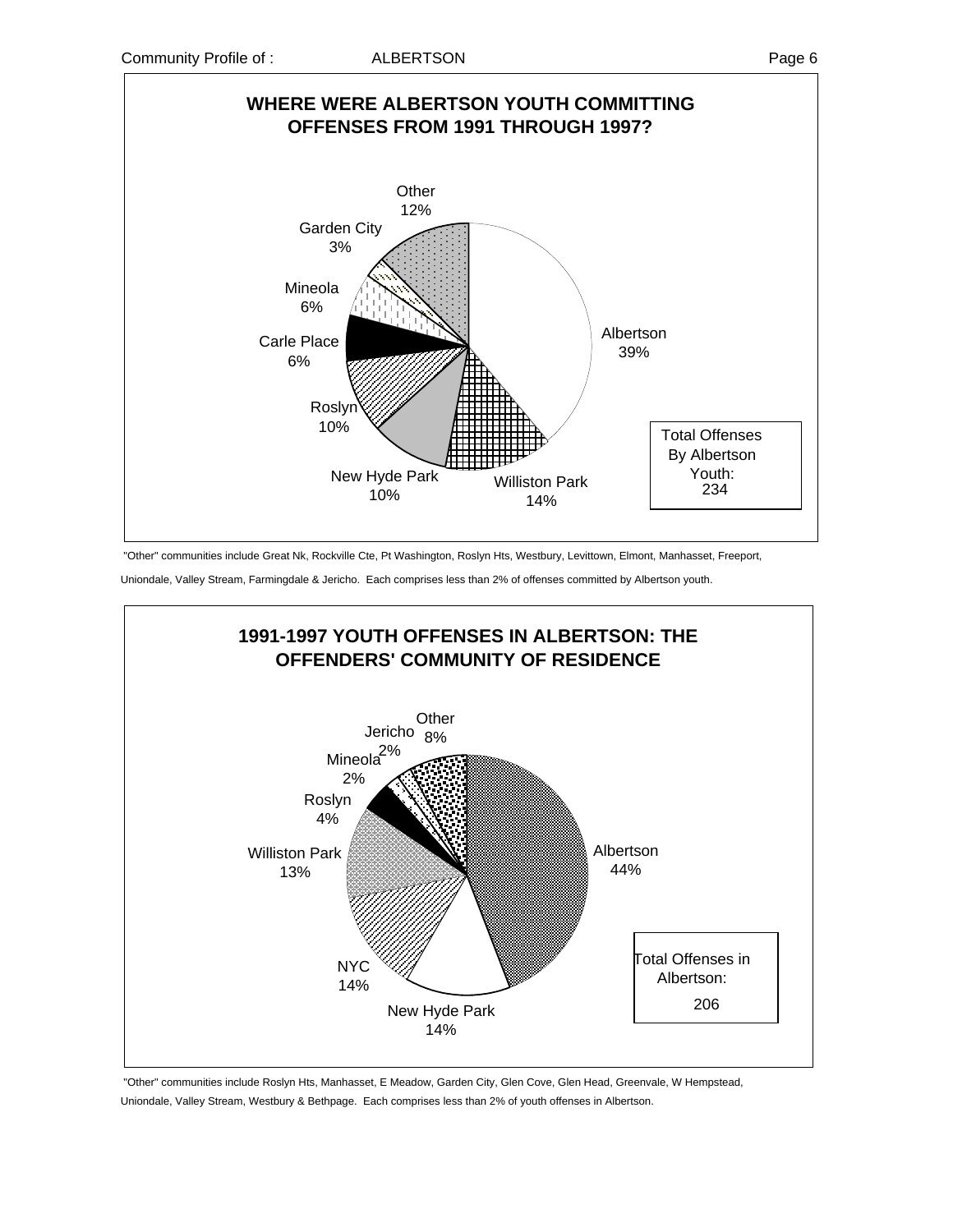|                      |             |          |                |                |             |          |             | 1991-97 |
|----------------------|-------------|----------|----------------|----------------|-------------|----------|-------------|---------|
|                      |             |          |                |                |             |          |             | Percent |
| Age                  | 1991        | 1992     | 1993           | 1994           | 1995        | 1996     | 1997        | Change  |
| 10 Yr & Less         | $\Omega$    | $\Omega$ | 0              | $\Omega$       | $\Omega$    | $\Omega$ | 0           |         |
| %                    | 0.0%        | 0.0%     | 0.0%           | 0.0%           | 0.0%        | 0.0%     | 0.0%        |         |
| 11 to 12             | $\mathbf 0$ | $\Omega$ | $\overline{2}$ | $\Omega$       | $\Omega$    | $\Omega$ | $\Omega$    |         |
| $\frac{0}{0}$        | 0.0%        | 0.0%     | 25.0%          | 0.0%           | 0.0%        | 0.0%     | 0.0%        |         |
| $\overline{13}$      | $\Omega$    | $\Omega$ | $\overline{2}$ | $\Omega$       | $\Omega$    | $\Omega$ | $\Omega$    |         |
| $\%$                 | 0.0%        | 0.0%     | 25.0%          | 0.0%           | 0.0%        | 0.0%     | 0.0%        |         |
| 14                   | $\Omega$    | 1        | $\Omega$       | $\overline{2}$ | $\mathbf 0$ | $\Omega$ | $\mathbf 0$ |         |
| $\%$                 | 0.0%        | 33.3%    | 0.0%           | 33.3%          | 0.0%        | 0.0%     | 0.0%        |         |
| $\overline{15}$      | $\Omega$    | 1        | 3              | $\Omega$       | $\Omega$    | $\Omega$ | $\Omega$    |         |
| $\%$                 | 0.0%        | 33.3%    | 37.5%          | 0.0%           | 0.0%        | 0.0%     | 0.0%        |         |
| 16                   | $\Omega$    | 1        | 1              | $\overline{4}$ | 1           | $\Omega$ | $\Omega$    |         |
| $\%$                 | 0.0%        | 33.3%    | 12.5%          | 66.7%          | 100.0%      | 0.0%     | 0.0%        |         |
| $\overline{17}$      | $\Omega$    | $\Omega$ | $\Omega$       | $\Omega$       | $\Omega$    | $\Omega$ |             |         |
| $\%$                 | 0.0%        | 0.0%     | 0.0%           | 0.0%           | 0.0%        | 0.0%     | 100.0%      |         |
| 18                   | $\mathbf 0$ | $\Omega$ | $\Omega$       | $\Omega$       | $\Omega$    | $\Omega$ | $\Omega$    |         |
| %                    | 0.0%        | 0.0%     | 0.0%           | 0.0%           | 0.0%        | 0.0%     | 0.0%        |         |
| 19 to 20             | $\Omega$    | $\Omega$ | $\Omega$       | $\Omega$       | $\Omega$    | $\Omega$ | 0           |         |
| $\%$                 | 0.0%        | 0.0%     | 0.0%           | 0.0%           | 0.0%        | 0.0%     | 0.0%        |         |
| <b>Albertson</b>     |             |          |                |                |             |          |             |         |
| <b>Total</b>         | 0           | 3        | 8              | 6              | 1           | 0        | 1           |         |
| Rate Per 1,000       | 0.0         | 1.9      | 4.9            | 3.6            | 0.6         | 0.0      | 0.6         |         |
| <b>Nassau County</b> |             |          |                |                |             |          |             |         |
| Rate Per 1,000       | 5.19        | 6.63     | 8.98           | 8.68           | 7.52        | 7.23     | 7.30        | 40.5%   |

### **Resident Albertson Runaway and Homeless Youth by Age Group**

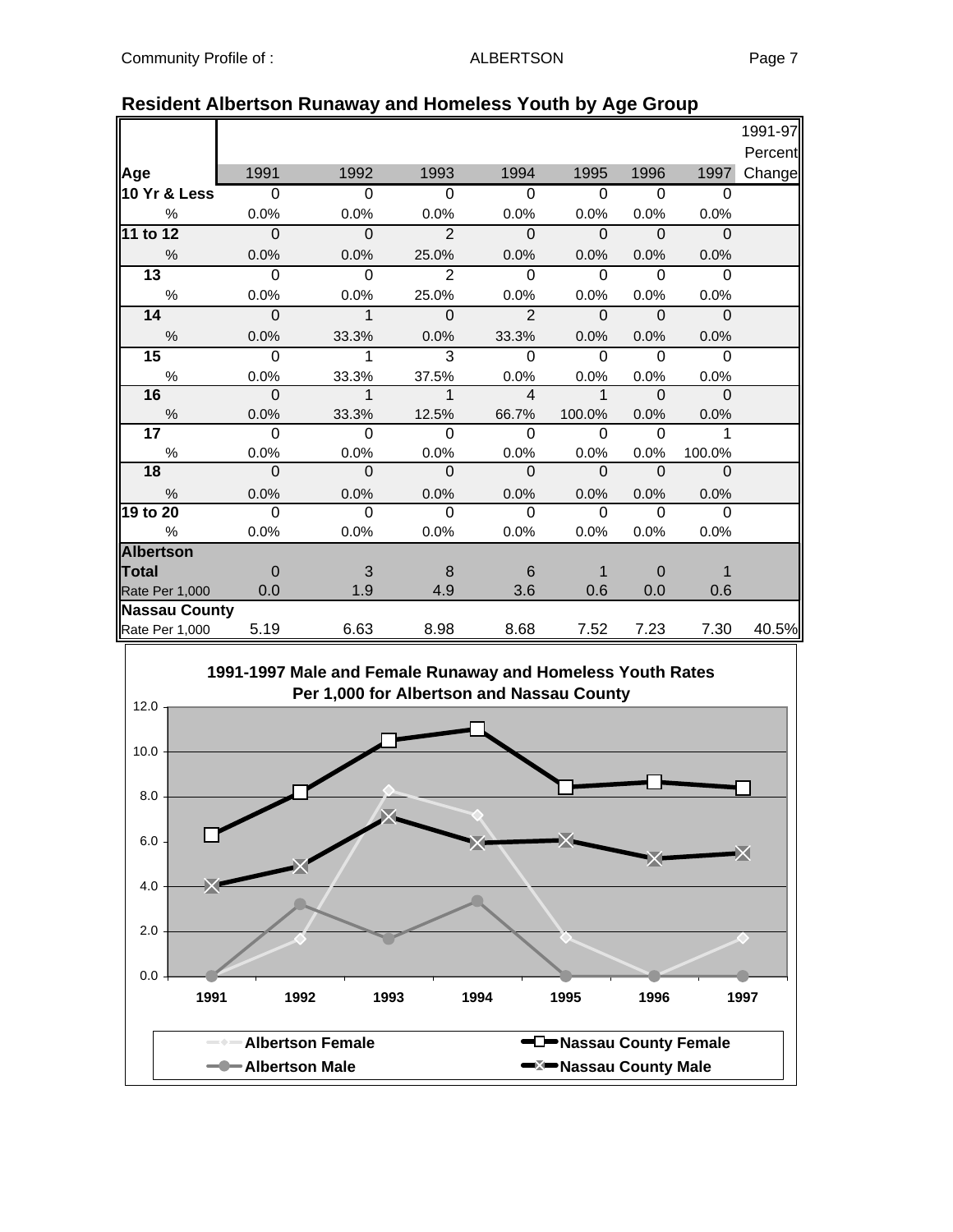Community Profile of : ALBERTSON ALBERTSON

**PUBLIC SCHOOL ENROLLMENT IN HERRICKS UFSD**

|                   | European         | African  |          | Asian    | <b>Native</b>                                         |          |       |
|-------------------|------------------|----------|----------|----------|-------------------------------------------------------|----------|-------|
| Year              | American         | American | Latino   | American | American                                              | Total    |       |
|                   |                  |          |          |          |                                                       |          |       |
| 1987              | 2,832            | 5        | 39       | 392      | 0                                                     | 3,268    |       |
| 1988              | 2,639            | 4        | 45       | 533      | 0                                                     | 3,221    |       |
| 1989              | 2,591            | 6        | 95       | 607      | 0                                                     | 3,299    |       |
| 1990              | 2,457            | 8        | 54       | 741      | 0                                                     | 3,260    |       |
| 1991              | 2,297            | 8        | 61       | 965      |                                                       | 3,332    |       |
| 1992              | 2,353            | 12       | 102      | 960      | 6                                                     | 3,433    |       |
| 1993              | 2,417            | 9        | 111      | 894      |                                                       | 3,432    |       |
| 1994              | 2,381            | 5        | 119      | 982      | 0                                                     | 3,487    |       |
| 1995              | 2,227            | 12       | 145      | 1102     |                                                       | 3,487    |       |
| 1996              | 2,251            | 16       | 123      | 1140     | 1                                                     | 3,531    |       |
| 1997              | 2,220            | 11       | 114      | 1200     | 0                                                     | 3,545    |       |
| 1998              | 2,264            | 14       | 128      | 1214     | 0                                                     | 3,620    |       |
| 1999              | 2,276            | 14       | 138      | 1291     | 0                                                     | 3,719    |       |
|                   |                  |          |          |          | Net Change in School Enrollment Between 1987 and 1999 |          |       |
|                   |                  | European | African  |          | Asian                                                 | Native   |       |
|                   | 1987-99          | American | American | Latino   | American                                              | American | Total |
|                   | Change in Number | $-556$   | 9        | 99       | 899                                                   | 0        | 451   |
| Change as Percent |                  | $-20%$   | 180%     | 254%     | 229%                                                  |          | 14%   |

| Net Change in School Enrollment Between 1993 and 1999 |          |          |        |          |               |              |  |  |
|-------------------------------------------------------|----------|----------|--------|----------|---------------|--------------|--|--|
|                                                       | European | African  |        | Asian    | <b>Native</b> |              |  |  |
| 1993-99                                               | American | American | Latino | American | American      | <b>Total</b> |  |  |
| Change in Number                                      | -141     | 5        | 27     | 397      | -1            | 287          |  |  |
| Change as Percent                                     | -6%      | 56%      | 24%    | 44%      | $-100%$       | 8%           |  |  |
|                                                       |          |          |        |          |               |              |  |  |



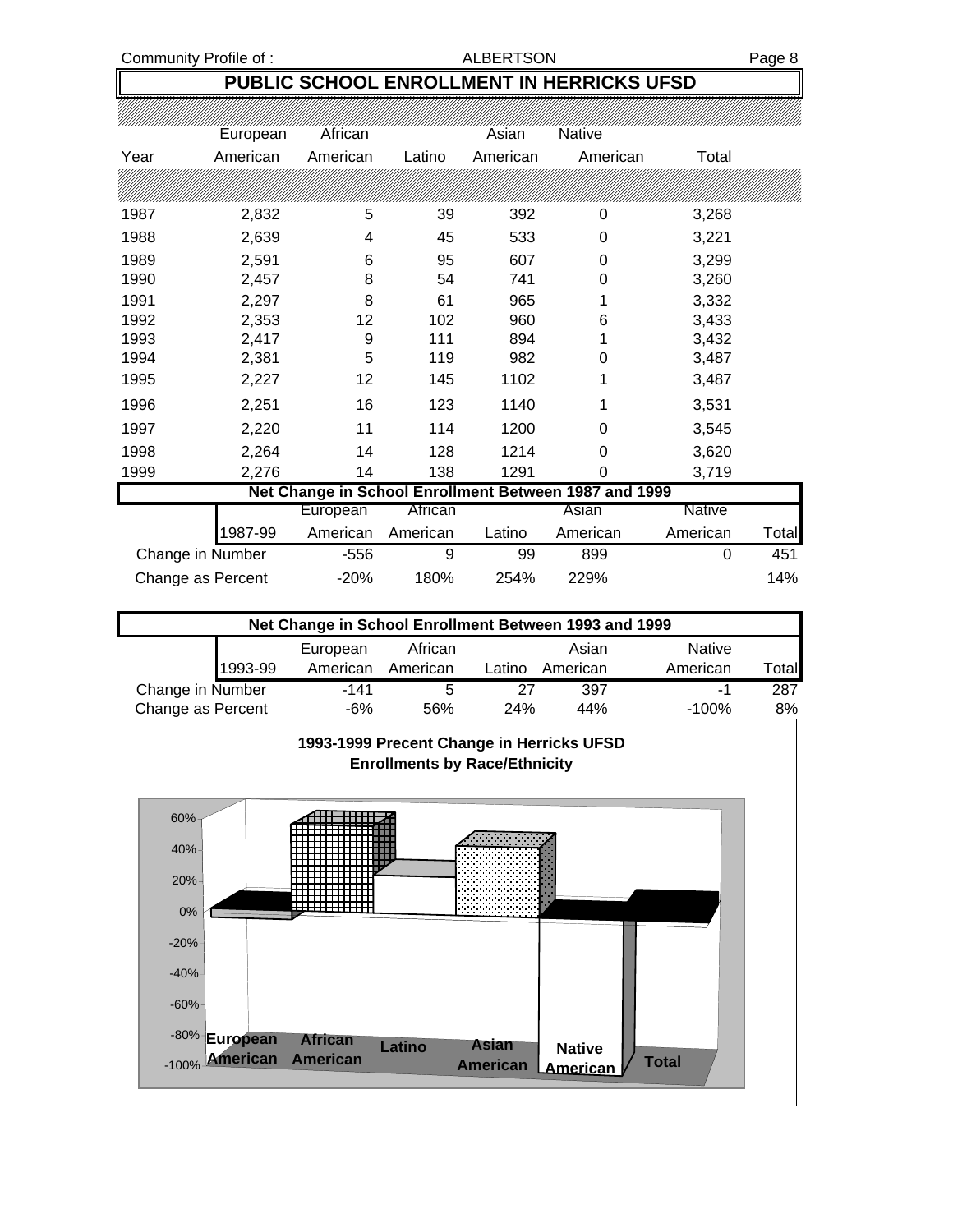### ALBERTSON

### **REPORTED LIMITED ENGLISH PROFICIENT ENGLISH LANGUAGE LEARNERS (LEP/ELLs) IN HERRICKS UFSD\***

### **Reported Number and Percent of LEP/ELL Students in Herricks UFSD, North Hempstead Town and Nassau County**

|                         |               |       | <b>Herricks UFSD</b>    | Town of N. Hempstead |                         | <b>Nassau County</b> |                         |
|-------------------------|---------------|-------|-------------------------|----------------------|-------------------------|----------------------|-------------------------|
| Year                    | <b>Number</b> |       | <b>Percent of</b>       | <b>Number</b>        | Percent of              | <b>Number</b>        | Percent of              |
|                         |               |       | <b>Total Enrollment</b> |                      | <b>Total Enrollment</b> |                      | <b>Total Enrollment</b> |
| 1992                    |               | 88    | 2.6%                    | 1,628                | 6.2%                    | 6,044                | 3.5%                    |
| 1993                    |               | 153   | 4.5%                    | 1,771                | 6.7%                    | 6,963                | 4.0%                    |
| 1994                    |               | 166   | 4.8%                    | 1,822                | 6.7%                    | 7,492                | 4.2%                    |
| 1995                    |               | 150   | 4.3%                    | 1,714                | 6.2%                    | 7,823                | 4.3%                    |
| 1996                    |               | 167   | 4.7%                    | 1,941                | 7.0%                    | 8,276                | 4.5%                    |
| 1997                    |               | 183   | 5.2%                    | 2,013                | 7.1%                    | 9,219                | 4.9%                    |
| 1998                    |               | 197   | 5.4%                    | 1,848                | 6.4%                    | 9,353                | 4.8%                    |
| 1999                    |               | 232   | 6.2%                    | 2,115                | 7.3%                    | 10,077               | 5.1%                    |
| 1999 Total              |               |       |                         |                      |                         |                      |                         |
| Enrollment              |               | 3,719 |                         | 29,000               |                         | 195,804              |                         |
| 1992 - 1999<br>% Change | 163.6%        |       |                         | 29.9%                |                         | 66.7%                |                         |

\* In the 1998-1999 school year, there were 77 different languages spoken by students enrolled

in Nassau County public schools.



\*\* The annual number of reported LEP/ELLs enrollment is based upon the number of Limited English Proficient English Language Learners in the local district as reported on the State Education Department/ The University of the State of New York, Commissioners Regulations Part 154 Application.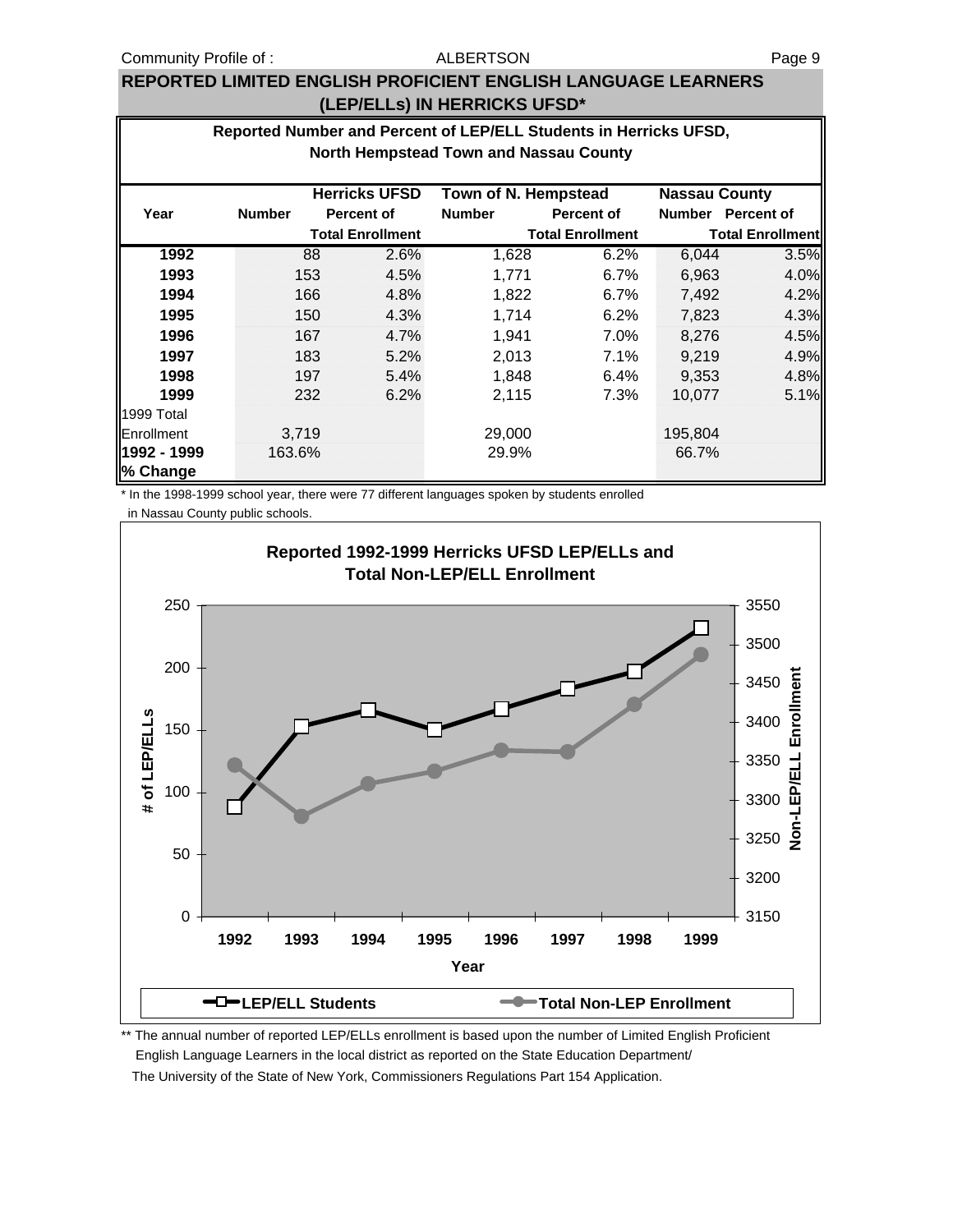Community Profile of : ALBERTSON ARE COMMUNITY Page 10

|  | Dropouts in Herricks UFSD, Town of North Hempstead, and Nassau County |
|--|-----------------------------------------------------------------------|
|  |                                                                       |

|      |            |            |          |          | DROPOUT NUMBERS & PERCENTS OF HIGH SCHOOL ENROLLMENT* |          |
|------|------------|------------|----------|----------|-------------------------------------------------------|----------|
| Year | District-# | District-% | Town-#** | Town-%** | County-#                                              | County-% |
|      |            |            |          |          |                                                       |          |
| 1987 | 5          | 0.4        | 62       | 0.6      | 1284                                                  | 2.0      |
| 1988 | 8          | 0.7        | 90       | 0.9      | 1177                                                  | 2.0      |
| 1989 | 12         | 1.0        | 65       | 0.7      | 932                                                   | 1.7      |
| 1990 | 11         | 1.0        | 63       | 0.7      | 759                                                   | 1.4      |
| 1991 | 7          | 0.6        | 84       | 0.9      | 613                                                   | 1.2      |
| 1992 | 4          | 0.3        | 71       | 0.8      | 654                                                   | 1.2      |
| 1993 | 6          | 0.5        | 56       | 0.6      | 630                                                   | 1.2      |
| 1994 | 8          | 0.7        | 85       | 0.9      | 724                                                   | 1.4      |
| 1995 | 1          | 0.1        | 55       | 0.6      | 531                                                   | 1.0      |
| 1996 | 4          | 0.4        | 42       | 0.4      | 477                                                   | 0.9      |
| 1997 | 6          | 0.5        | 41       | 0.4      | 479                                                   | 0.9      |
| 1998 | 6          | 0.5        | 43       | 0.4      | 489                                                   | 0.9      |

\*Dropout Rate = Dropouts divided by 9-12 grade enrollment including ungraded secondary enrollment. A dropout

is defined as any pupil who left school prior to graduation & did not enter another school or program leading to a GED.



<sup>\*\*</sup>Town data based on a weighted average of communities which are fully or partially located within town boundaries.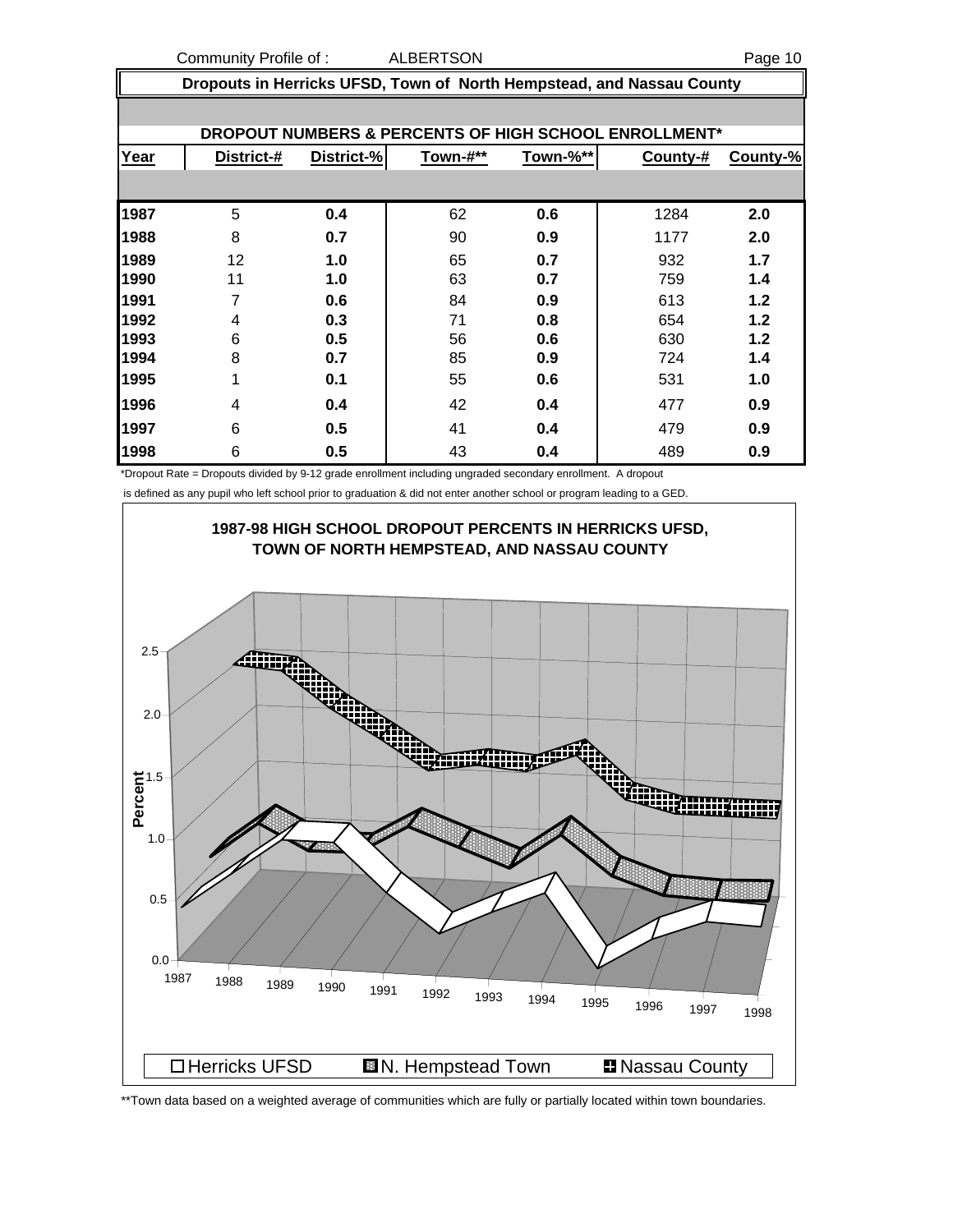|                                                                                         |                      |              | 1982-97 Total Births and Fertility Rates For Albertson 11507<br>Nassau County and New York State* |              |                       |              |
|-----------------------------------------------------------------------------------------|----------------------|--------------|---------------------------------------------------------------------------------------------------|--------------|-----------------------|--------------|
|                                                                                         | <b>Albertson</b>     |              | <b>Nassau County</b>                                                                              |              | <b>New York State</b> |              |
|                                                                                         |                      | Fertility    |                                                                                                   | Fertility    |                       | Fertility    |
| Year                                                                                    | Births**             | Rate         | <b>Births</b>                                                                                     | Rate         | <b>Births</b>         | Rate         |
| 1982                                                                                    | 68                   | 37.0         | 14,342                                                                                            | 49.0         | 246,889               | 59.6         |
| 1983                                                                                    | 73                   | 41.0         | 14,541                                                                                            | 49.8         | 248,222               | 59.6         |
| 1984                                                                                    | 79                   | 45.5         | 14,758                                                                                            | 50.6         | 250,436               | 59.9         |
| 1985                                                                                    | 79                   | 47.1         | 15,247                                                                                            | 52.3         | 258,826               | 61.6         |
| 1986                                                                                    | 89                   | 55.2         | 15,567                                                                                            | 53.5         | 263,045               | 62.3         |
| 1987                                                                                    | 95                   | 60.9         | 16,504                                                                                            | 56.8         | 271,355               | 64.0         |
| 1988                                                                                    | 91                   | 61.1         | 17,072                                                                                            | 58.8         | 279,976               | 65.8         |
| 1989                                                                                    | 83                   | 57.7         | 17,700                                                                                            | 61.1         | 290,528               | 67.9         |
| 1990                                                                                    | 83                   | 60.2         | 18,180                                                                                            | 62.8         | 297,468               | 69.3         |
| 1991                                                                                    | 73                   | 53.8         | 17,864                                                                                            | 62.2         | 292,523               | 68.1         |
| 1992                                                                                    | 68                   | 50.7         | 18,065                                                                                            | 63.3         | 287,531               | 67.2         |
| 1993                                                                                    | 69                   | 51.8         | 17,931                                                                                            | 63.2         | 282,377               | 66.3         |
| 1994                                                                                    | 68                   | 50.9         | 17,903                                                                                            | 64.6         | 277,945               | 65.6         |
| 1995                                                                                    | 68                   | 50.8         | 18,084                                                                                            | 66.0         | 271,042               | 64.3         |
| 1996                                                                                    | 63                   | 47.5         | 17,722                                                                                            | 63.8         | 263,611               | 63.0         |
| 1997                                                                                    | 62                   | 46.5         | 17,100                                                                                            | 62.0         | 256,976               | 61.8         |
| 100<br>90<br>80<br>70<br>ber of Births<br>60<br>50<br>Numl<br>40<br>30<br>20<br>10<br>0 | 1982<br>1983<br>1984 | 1985<br>1986 | 1982 - 1997 Albertson Total Births<br>W VV<br>1987<br>1988<br>1989<br>1990<br>Year                | 1991<br>1992 | 1995<br>1993<br>1994  | 1996<br>1997 |
|                                                                                         |                      |              |                                                                                                   |              |                       |              |

1982-97 Total Births and Fertility Rates For Albertson 11507

\* Fertility rate based on live births per 1,000 female population 15-44. Data for 1990-97 reflect zip code boundaries. Data for prior years reflect the local community as comprised by census tracts. \*\* The number of births to mothers in the Albertson area is a three year "running" average for all years. Source: Nassau County & New York State Departments of Health.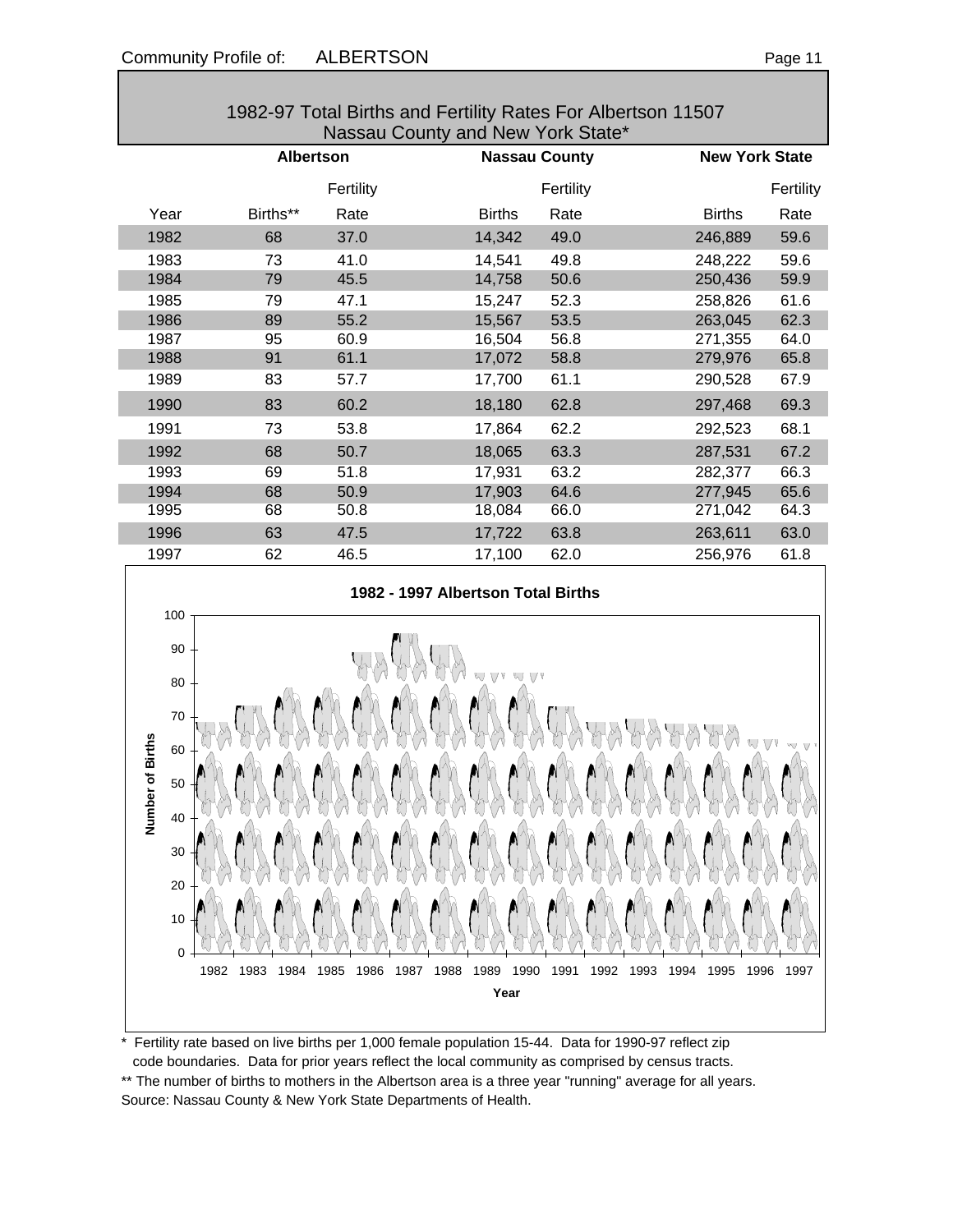| 1984-97 Births To Teen Mothers and Fertility Rates       |                  |           |                      |           |               |                       |  |  |
|----------------------------------------------------------|------------------|-----------|----------------------|-----------|---------------|-----------------------|--|--|
| For Albertson 11507*, Nassau County and New York State** |                  |           |                      |           |               |                       |  |  |
|                                                          | <b>Albertson</b> |           | <b>Nassau County</b> |           |               | <b>New York State</b> |  |  |
|                                                          | Teen             | Fertility |                      | Fertility |               | Fertility             |  |  |
| Year                                                     | Births***        | Rate      | <b>Births</b>        | Rate      | <b>Births</b> | Rate                  |  |  |
| 1984                                                     | $\Omega$         | 1.4       | 668                  | 12.2      | 25,658        | 35.7                  |  |  |
| 1985                                                     | $\Omega$         | 1.4       | 711                  | 13.4      | 25,470        | 36.4                  |  |  |
| 1986                                                     | $\mathbf 1$      | 2.9       | 685                  | 13.4      | 25,134        | 37.0                  |  |  |
| 1987                                                     | 1                | 4.4       | 677                  | 13.8      | 25,080        | 38.0                  |  |  |
| 1988                                                     | 1                | 4.5       | 663                  | 14.1      | 25,861        | 40.3                  |  |  |
| 1989                                                     | 1                | 3.0       | 679                  | 15.0      | 26,593        | 42.7                  |  |  |
| 1990                                                     | $\mathbf{1}$     | 3.1       | 674                  | 15.6      | 26,553        | 44.0                  |  |  |
| 1991                                                     | $\Omega$         | 1.5       | 672                  | 16.0      | 26,216        | 44.1                  |  |  |
| 1992                                                     | 1                | 2.8       | 629                  | 15.1      | 25,330        | 43.4                  |  |  |
| 1993                                                     | 1                | 5.0       | 700                  | 18.4      | 25,515        | 44.3                  |  |  |
| 1994                                                     |                  | 3.7       | 682                  | 18.2      | 25,852        | 45.3                  |  |  |
| 1995                                                     | 1                | 2.7       | 668                  | 18.0      | 24,805        | 43.6                  |  |  |
| 1996                                                     | 0                | 1.5       | 637                  | 15.8      | 23,864        | 41.8                  |  |  |
| 1997                                                     | 0                | 1.4       | 561                  | 13.9      | 22,185        | 38.5                  |  |  |

\*\*\* In some of the years above, a teen fertility rate is greater than 0 when teen births are 0. This is possible because teen births are presented as a 3 year average and the actual teen birth number is between 0 and .5



\* The number of birth to teen mothers in the Albertson area is a three year "running" average for all years.

\*\* Fertility rate based on live births per 1,000 female population 15-19. Data for 1990-97 reflect zip code boundaries. Data for prior years reflect the local community as comprised by census tracts. Source: Nassau County & New York State Departments of Health.